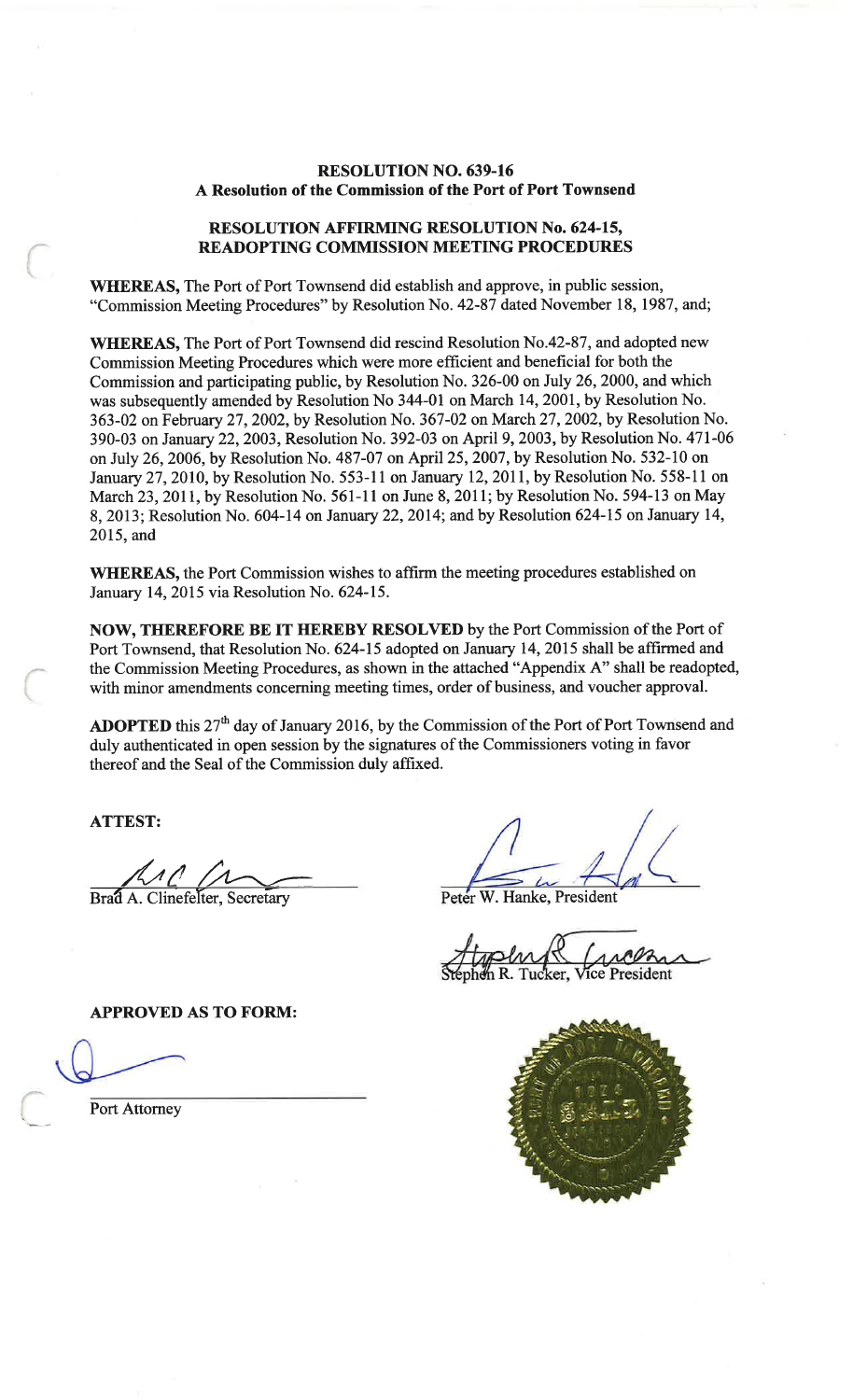## **Resolution 639-16 Readopting Meeting Procedures**

## **APPENDIX A**

The Policy and Procedures on pages 1-4 have been adopted by Resolution 639-16, amending Resolutions 326-00, 344-01, 363-02, 367-02, 390-03, 392-03, 471-06, 487-07, 532-10, 553-11, 558-11, 561-11, 594-13, 604-14, and 624-15. Any changes or deletions will require an amendment to the Resolution.

# **COMMISSION MEETINGS**

### **TIME AND LOCATION OF MEETINGS**

- 1. With the exception of the dates and meetings times specifically outlined in paragraph 2, immediately below, regular meetings of the Port of Port Townsend will be held on the second Wednesday of each month at 1:00 p.m. and the fourth Wednesday of each month at 5:30 p.m. in the Port Commission Building, 333 Benedict Street, Port Townsend, Washington. The workshop, if called (i.e., workshops are called at the sole discretion of the Commission President), will precede the regular meeting on the second Wednesday of each month at 9:30 a.m.
- 2. a. The first regular meeting in May will be held on Monday, May  $9<sup>th</sup>$  at 1 PM
	- b. The second regular meeting in November will be held on Tuesday, November 22 at 1 PM

#### **RULES OF TRANSACTION OF BUSINESS**

- 1. Order of Business shall be as follows:
	- I. Call to Order
	- II. Approval of Agenda
	- III. Consent Agenda
	- IV. Public Comments (Not related to Agenda items and or Guest Presentations. If applicable)
	- V. Second Reading (Action Items)
	- VI. First Reading (Discussion Only)
	- VII. Potential Immediate Action
	- VIII. Other Business
	- IX. Staff Comments
	- X. Public Comments
	- XI. Commissioner Comments
	- XII. Next Meeting<br>XIII. Executive Ses
	- Executive Session, (If called)
	- XIV. Adjournment
- 2. All matters which, in the judgment of the Commission, are of a legislative character shall be embodied in the form of Resolutions. Resolutions shall be numbered consecutively, and the original copy shall be signed by the President and Vice President and attested by the Secretary in open session. Resolutions shall be filed by the Secretary and shall be recorded in a book or books kept for such purpose, which shall be public records.
- 3. Organization of Workshops:
	- a. Shall have an agenda approved at the beginning of the workshop.
	- b. Will have minutes recording topics discussed either in written and/or audio format.
	- c. Will be used for discussion only, with no binding decisions made by the Commissioners.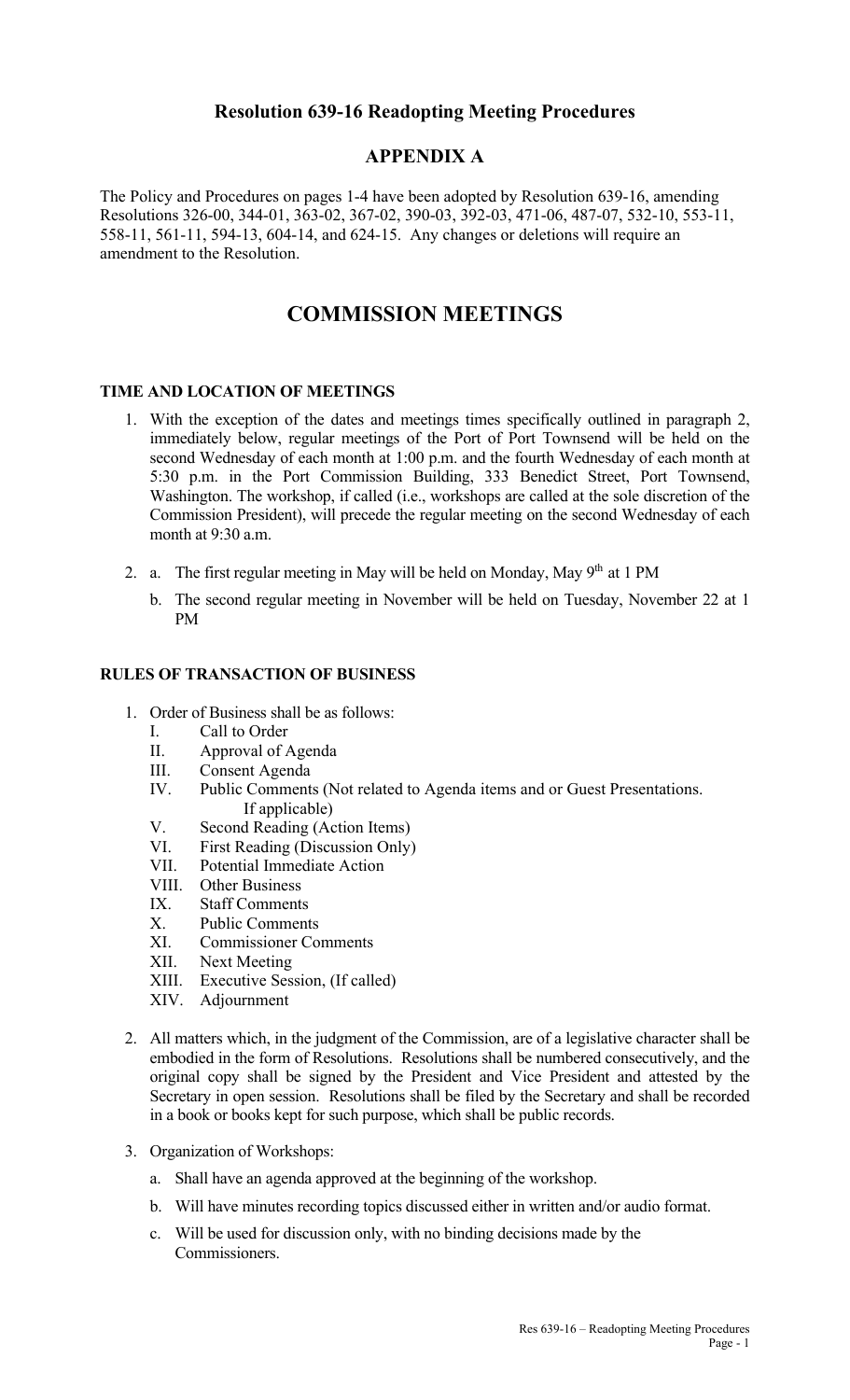- d. Rules governing written and spoken input from members of the public for business meetings will not apply to workshops.
- 4. Organization of Regular Business Meetings:
	- a. Shall have an agenda approved at the beginning of the meeting.
	- b. Will be started with the Pledge of Allegiance.
	- c. Will have minutes recording topics discussed and actions taken either in written and/or audio format.
	- d. Will allow presentations by each member of the public indicating a desire to address the Commission, of no more than 3 minutes, on any topic not related to the agenda.
	- e. Will allow presentations by each member of the public indicating a desire to address the Commission on any agenda item. Such presentations shall be heard during discussion of the subject agenda item, at a point in the discussion determined by the presiding officer, for a uniform maximum length of time announced by the presiding officer, at his or her discretion, to make additional presentations once all who want to be heard have made their presentation.
	- f. Public presentations shall adhere to common norms of civility and may be cut off by the presiding officer if in his or her judgment these norms are violated.
- 5. Conduct of Regular Business Meetings:
	- a. The Port Commission, as a governing body, is charged with making decisions that advances the mission of the Port and which are based on sound information and analysis, respect for views of the public, and each Commissioner's best disinterested judgment.
	- b. With only 3 elected Commissioners, the Commission can operate with a high degree of informality and need not be bound to all the provisions spelled out in standard codes of parliamentary procedure. However, some formal procedures need to be followed to respect the rights of all 3 Commissioners to participate equally and fully in all Commission business.
	- c. Some fundamental principles for conducting Commission meetings include (taken from The Standard Code of Parliamentary Procedure, by Alice Sturgis):
		- i. All Commissioners have equal rights, privileges, and obligations.
		- ii. The majority vote decides.
		- iii. The rights of the minority must be protected.
		- iv. Full and free discussion of every proposition presented for decision is an established right of the members.
		- v. Every member has the right to know the meaning of the question before the Commission and what its effect will be.
		- vi. All meetings must be characterized by fairness and by good faith.
	- d. To facilitate sufficient time for reflective consideration of proposals by Commissioners and members of the public and staff, all proposals for policies which impact members of the public shall be voted on no sooner than the immediate next regular business meeting following introduction of the proposal in the form of a motion moved by a Commissioner. The introduction of a proposal is the "first reading" and the vote is the "second reading". This requirement may be waived by a unanimous vote of the Commission.
		- i. A policy proposal, once moved as a motion, may be discussed at subsequent Commission meetings without a vote required and may be amended at subsequent meetings.
		- ii. At any subsequent Commission meeting, and Commissioner may move "To vote immediately" on the policy proposal. This motion is not debatable and requires a two-thirds affirmative vote.